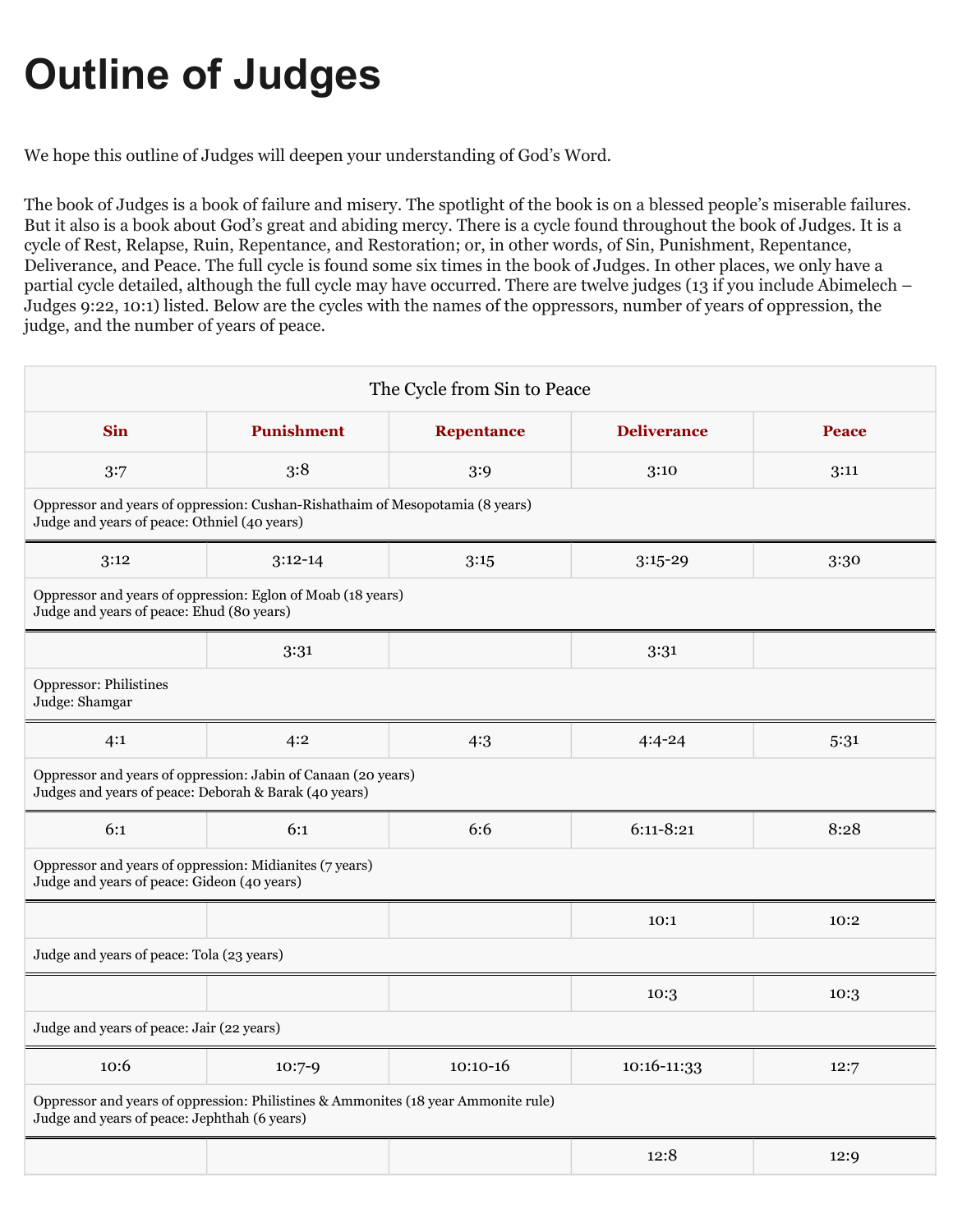| Judge and years of peace: Ibzan (7 years)                                        |      |  |             |       |  |  |
|----------------------------------------------------------------------------------|------|--|-------------|-------|--|--|
|                                                                                  |      |  | 12:11       | 12:11 |  |  |
| Judge and years of peace: Elon (10 years)                                        |      |  |             |       |  |  |
|                                                                                  |      |  | 12:13       | 12:14 |  |  |
| Judge and years of peace: Abdon (8 years)                                        |      |  |             |       |  |  |
| 13:1                                                                             | 13:1 |  | $13:5-15:9$ | 15:20 |  |  |
| Oppressor: Philistines (40 years)<br>Judge and years of peace: Samson (20 years) |      |  |             |       |  |  |

#### **Date:**

1365 B.C. to 1085 B.C. A period of about 380 years.

(Note: If you add up the above years, you will come to slightly more than 380 years. It is likely that there may have been some overlap in the periods, especially with the oppression of the Ammonites and the Philistines at the very end. It is very possible that Jephthah and Samson may have been nearly contemporaries.)

The period opens with the death of Joshua and closes with the death of Samson, who was a contemporary of Samuel. Samson began what Samuel finished, the defeat of the Philistines.

**Divisions:** The book of Judges is divided in two parts:

## **I. The Cycles of the People 1-16**

- A. The Background 1-3:6
- B. Othniel 3:7-11
- C. Ehud (and Shamgar) 3:12-31
- D. Deborah and Barak 4:1-5:31
- E. Gideon (and Tola and Jair) 6:1-10:5
- F. Jephthah (and Ibzan, Elon, and Abdon) 10:6-12:15
- G. Samson 13-16

## **II. The Samples of Sin 17-21**

- A. Micah and the Danites 17-18
- B. The Levites Concubine 19-21

#### **Key Phrase:** The LORD (170 times)

Eight times we find the clause, "did evil in the sight of the Lord" (2:11; 3:7, 12 (2); 4:1; 6:1; 10:6; 13:1). Two times we have the refrain "In those days there was no king in Israel; everyone did what was right in his own eyes" (17:6; 21:25). What was right in their own eyes was evil in the sight of the Lord.

**Key Passage:** 2:11-19; see also 10:16; 21:25